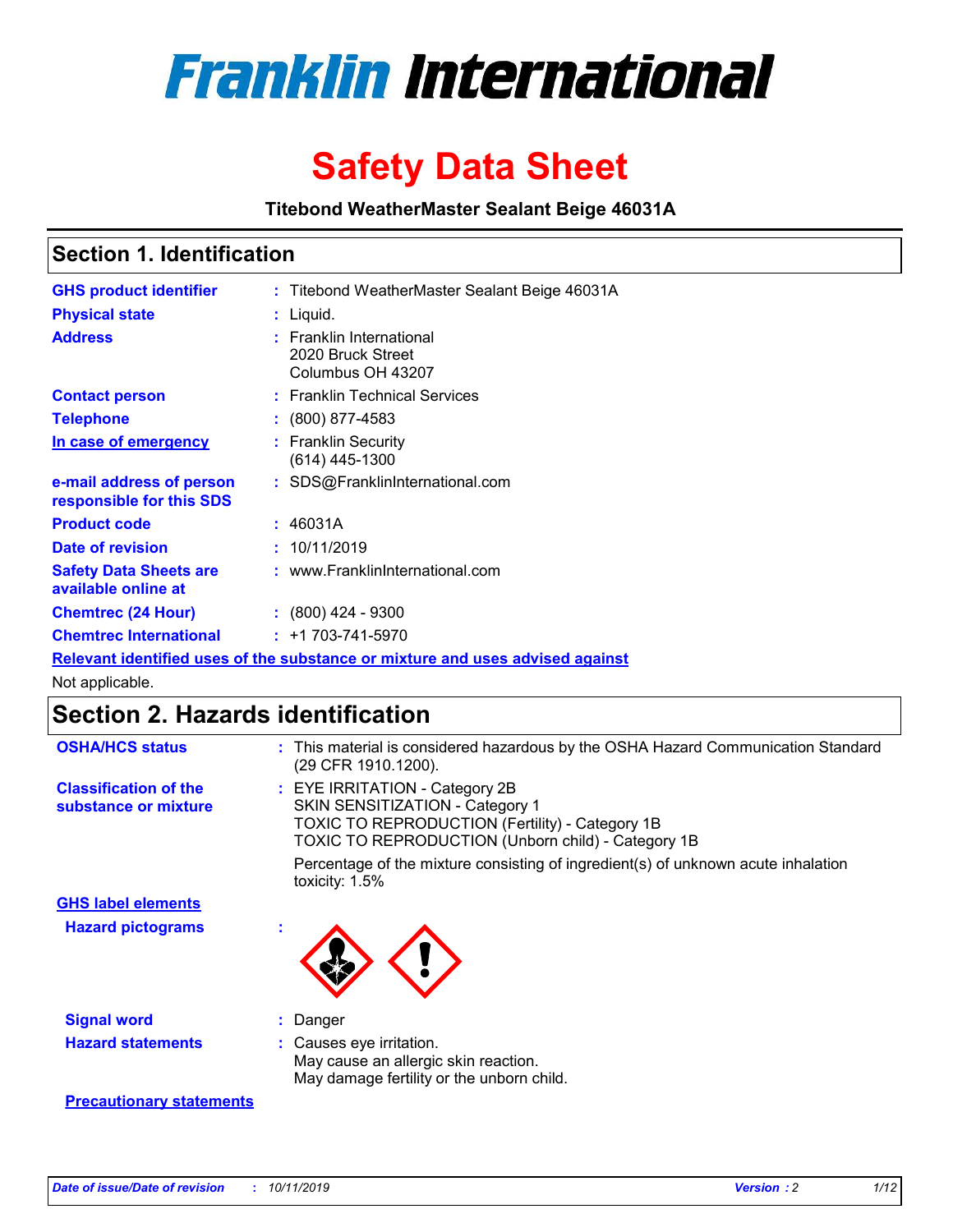### **Section 2. Hazards identification**

| <b>Prevention</b>                          | : Obtain special instructions before use. Do not handle until all safety precautions have<br>been read and understood. Wear protective gloves. Wear eye or face protection.<br>Wear protective clothing. Avoid breathing vapor. Wash hands thoroughly after handling.<br>Contaminated work clothing must not be allowed out of the workplace.                                                        |
|--------------------------------------------|------------------------------------------------------------------------------------------------------------------------------------------------------------------------------------------------------------------------------------------------------------------------------------------------------------------------------------------------------------------------------------------------------|
| <b>Response</b>                            | : IF exposed or concerned: Get medical attention. IF ON SKIN: Wash with plenty of<br>soap and water. Wash contaminated clothing before reuse. If skin irritation or rash<br>occurs: Get medical attention. IF IN EYES: Rinse cautiously with water for several<br>minutes. Remove contact lenses, if present and easy to do. Continue rinsing. If eye<br>irritation persists: Get medical attention. |
| <b>Storage</b>                             | : Store locked up.                                                                                                                                                                                                                                                                                                                                                                                   |
| <b>Disposal</b>                            | : Dispose of contents and container in accordance with all local, regional, national and<br>international regulations.                                                                                                                                                                                                                                                                               |
| <b>Hazards not otherwise</b><br>classified | : Product generates methanol during cure.                                                                                                                                                                                                                                                                                                                                                            |
|                                            |                                                                                                                                                                                                                                                                                                                                                                                                      |

### **Section 3. Composition/information on ingredients**

| <b>Substance/mixture</b><br>Mixture                  |                   |                     |
|------------------------------------------------------|-------------------|---------------------|
| Ingredient name                                      | $\frac{9}{6}$     | <b>CAS number</b>   |
| 3-aminopropyltriethoxysilane<br>Dibutyltin dilaurate | l≤3<br>$\leq 0.3$ | 919-30-2<br>77-58-7 |

Any concentration shown as a range is to protect confidentiality or is due to batch variation.

**There are no additional ingredients present which, within the current knowledge of the supplier and in the concentrations applicable, are classified as hazardous to health or the environment and hence require reporting in this section.**

**Occupational exposure limits, if available, are listed in Section 8.**

### **Section 4. First aid measures**

| <b>Description of necessary first aid measures</b> |                                                                                                                                                                                                                                                                                                                                                                                                                                                                                                                                                                                                                                                                                                                                                                           |  |  |  |
|----------------------------------------------------|---------------------------------------------------------------------------------------------------------------------------------------------------------------------------------------------------------------------------------------------------------------------------------------------------------------------------------------------------------------------------------------------------------------------------------------------------------------------------------------------------------------------------------------------------------------------------------------------------------------------------------------------------------------------------------------------------------------------------------------------------------------------------|--|--|--|
| <b>Eye contact</b>                                 | : Immediately flush eyes with plenty of water, occasionally lifting the upper and lower<br>eyelids. Check for and remove any contact lenses. Continue to rinse for at least 10<br>minutes. If irritation persists, get medical attention.                                                                                                                                                                                                                                                                                                                                                                                                                                                                                                                                 |  |  |  |
| <b>Inhalation</b>                                  | : Remove victim to fresh air and keep at rest in a position comfortable for breathing. If<br>not breathing, if breathing is irregular or if respiratory arrest occurs, provide artificial<br>respiration or oxygen by trained personnel. It may be dangerous to the person providing<br>aid to give mouth-to-mouth resuscitation. Get medical attention. If unconscious, place<br>in recovery position and get medical attention immediately. Maintain an open airway.<br>Loosen tight clothing such as a collar, tie, belt or waistband. In case of inhalation of<br>decomposition products in a fire, symptoms may be delayed. The exposed person may<br>need to be kept under medical surveillance for 48 hours.                                                       |  |  |  |
| <b>Skin contact</b>                                | : Wash with plenty of soap and water. Remove contaminated clothing and shoes. Wash<br>contaminated clothing thoroughly with water before removing it, or wear gloves.<br>Continue to rinse for at least 10 minutes. Get medical attention. In the event of any<br>complaints or symptoms, avoid further exposure. Wash clothing before reuse. Clean<br>shoes thoroughly before reuse.                                                                                                                                                                                                                                                                                                                                                                                     |  |  |  |
| <b>Ingestion</b>                                   | : Wash out mouth with water. Remove dentures if any. Remove victim to fresh air and<br>keep at rest in a position comfortable for breathing. If material has been swallowed and<br>the exposed person is conscious, give small quantities of water to drink. Stop if the<br>exposed person feels sick as vomiting may be dangerous. Do not induce vomiting<br>unless directed to do so by medical personnel. If vomiting occurs, the head should be<br>kept low so that vomit does not enter the lungs. Get medical attention. Never give<br>anything by mouth to an unconscious person. If unconscious, place in recovery position<br>and get medical attention immediately. Maintain an open airway. Loosen tight clothing<br>such as a collar, tie, belt or waistband. |  |  |  |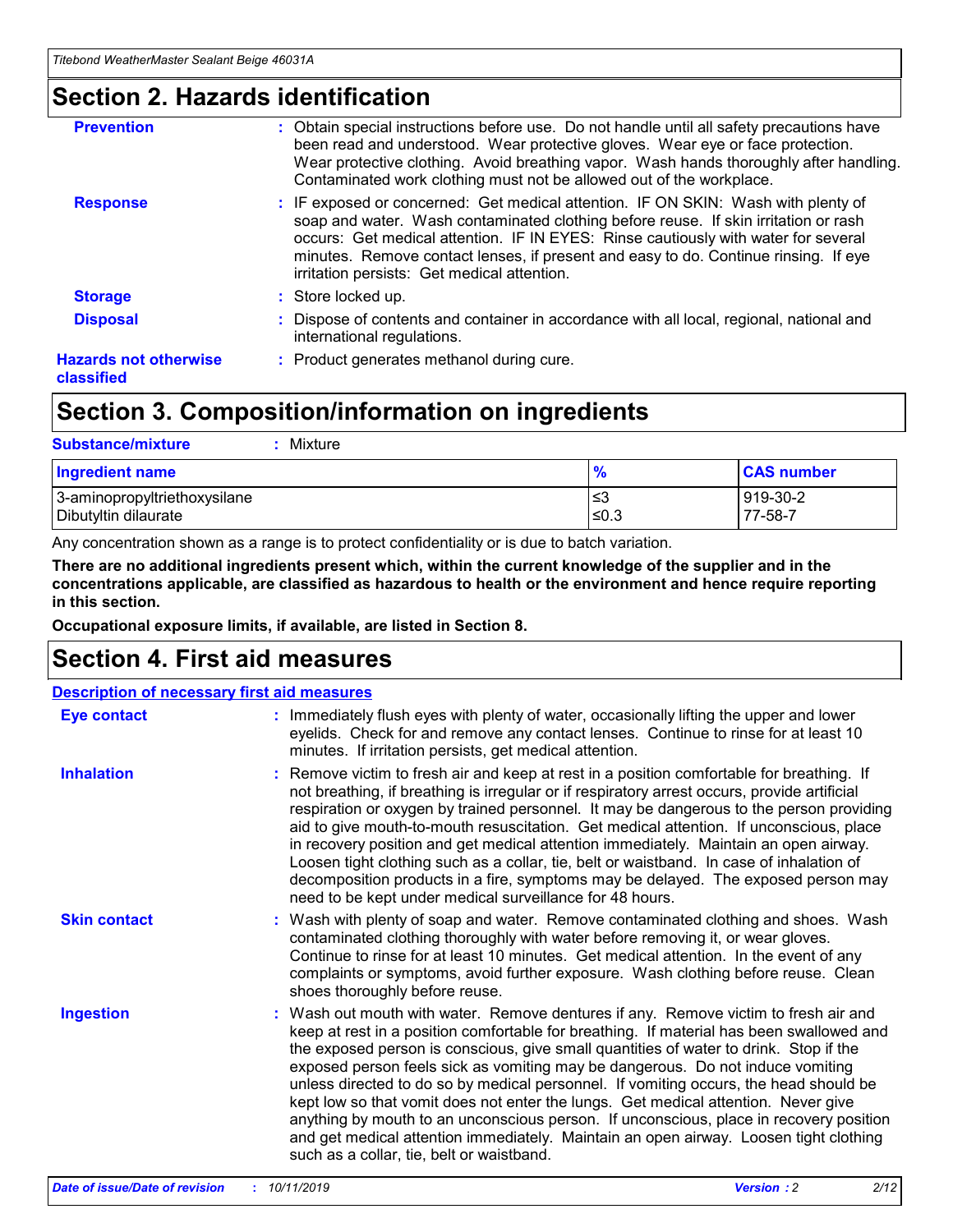## **Section 4. First aid measures**

| Most important symptoms/effects, acute and delayed |                                       |                                                                                                                                                                                                                                                                                                                                                                                                                 |  |  |  |
|----------------------------------------------------|---------------------------------------|-----------------------------------------------------------------------------------------------------------------------------------------------------------------------------------------------------------------------------------------------------------------------------------------------------------------------------------------------------------------------------------------------------------------|--|--|--|
|                                                    | <b>Potential acute health effects</b> |                                                                                                                                                                                                                                                                                                                                                                                                                 |  |  |  |
| <b>Eye contact</b>                                 |                                       | : May cause eye irritation.                                                                                                                                                                                                                                                                                                                                                                                     |  |  |  |
| <b>Inhalation</b>                                  |                                       | : No known significant effects or critical hazards.                                                                                                                                                                                                                                                                                                                                                             |  |  |  |
| <b>Skin contact</b>                                |                                       | : May cause skin irritation.                                                                                                                                                                                                                                                                                                                                                                                    |  |  |  |
| <b>Ingestion</b>                                   |                                       | : No known significant effects or critical hazards.                                                                                                                                                                                                                                                                                                                                                             |  |  |  |
| <b>Over-exposure signs/symptoms</b>                |                                       |                                                                                                                                                                                                                                                                                                                                                                                                                 |  |  |  |
| <b>Eye contact</b>                                 |                                       | : Adverse symptoms may include the following:<br>irritation<br>watering<br>redness                                                                                                                                                                                                                                                                                                                              |  |  |  |
| <b>Inhalation</b>                                  |                                       | : Adverse symptoms may include the following:<br>reduced fetal weight<br>increase in fetal deaths<br>skeletal malformations                                                                                                                                                                                                                                                                                     |  |  |  |
| <b>Skin contact</b>                                |                                       | : Adverse symptoms may include the following:<br>irritation<br>redness<br>reduced fetal weight<br>increase in fetal deaths<br>skeletal malformations                                                                                                                                                                                                                                                            |  |  |  |
| <b>Ingestion</b>                                   |                                       | : Adverse symptoms may include the following:<br>reduced fetal weight<br>increase in fetal deaths<br>skeletal malformations                                                                                                                                                                                                                                                                                     |  |  |  |
|                                                    |                                       | <b>Indication of immediate medical attention and special treatment needed, if necessary</b>                                                                                                                                                                                                                                                                                                                     |  |  |  |
| <b>Notes to physician</b>                          |                                       | : In case of inhalation of decomposition products in a fire, symptoms may be delayed.<br>The exposed person may need to be kept under medical surveillance for 48 hours.                                                                                                                                                                                                                                        |  |  |  |
| <b>Specific treatments</b>                         |                                       | : No specific treatment.                                                                                                                                                                                                                                                                                                                                                                                        |  |  |  |
| <b>Protection of first-aiders</b>                  |                                       | : No action shall be taken involving any personal risk or without suitable training. If it is<br>suspected that fumes are still present, the rescuer should wear an appropriate mask or<br>self-contained breathing apparatus. It may be dangerous to the person providing aid to<br>give mouth-to-mouth resuscitation. Wash contaminated clothing thoroughly with water<br>before removing it, or wear gloves. |  |  |  |

**See toxicological information (Section 11)**

### **Section 5. Fire-fighting measures**

| <b>Extinguishing media</b>                             |                                                                                                                                                                                                     |
|--------------------------------------------------------|-----------------------------------------------------------------------------------------------------------------------------------------------------------------------------------------------------|
| <b>Suitable extinguishing</b><br>media                 | : Use an extinguishing agent suitable for the surrounding fire.                                                                                                                                     |
| <b>Unsuitable extinguishing</b><br>media               | $:$ None known.                                                                                                                                                                                     |
| <b>Specific hazards arising</b><br>from the chemical   | : In a fire or if heated, a pressure increase will occur and the container may burst.                                                                                                               |
| <b>Hazardous thermal</b><br>decomposition products     | : Decomposition products may include the following materials:<br>carbon dioxide<br>carbon monoxide<br>nitrogen oxides<br>metal oxide/oxides                                                         |
| <b>Special protective actions</b><br>for fire-fighters | : Promptly isolate the scene by removing all persons from the vicinity of the incident if<br>there is a fire. No action shall be taken involving any personal risk or without suitable<br>training. |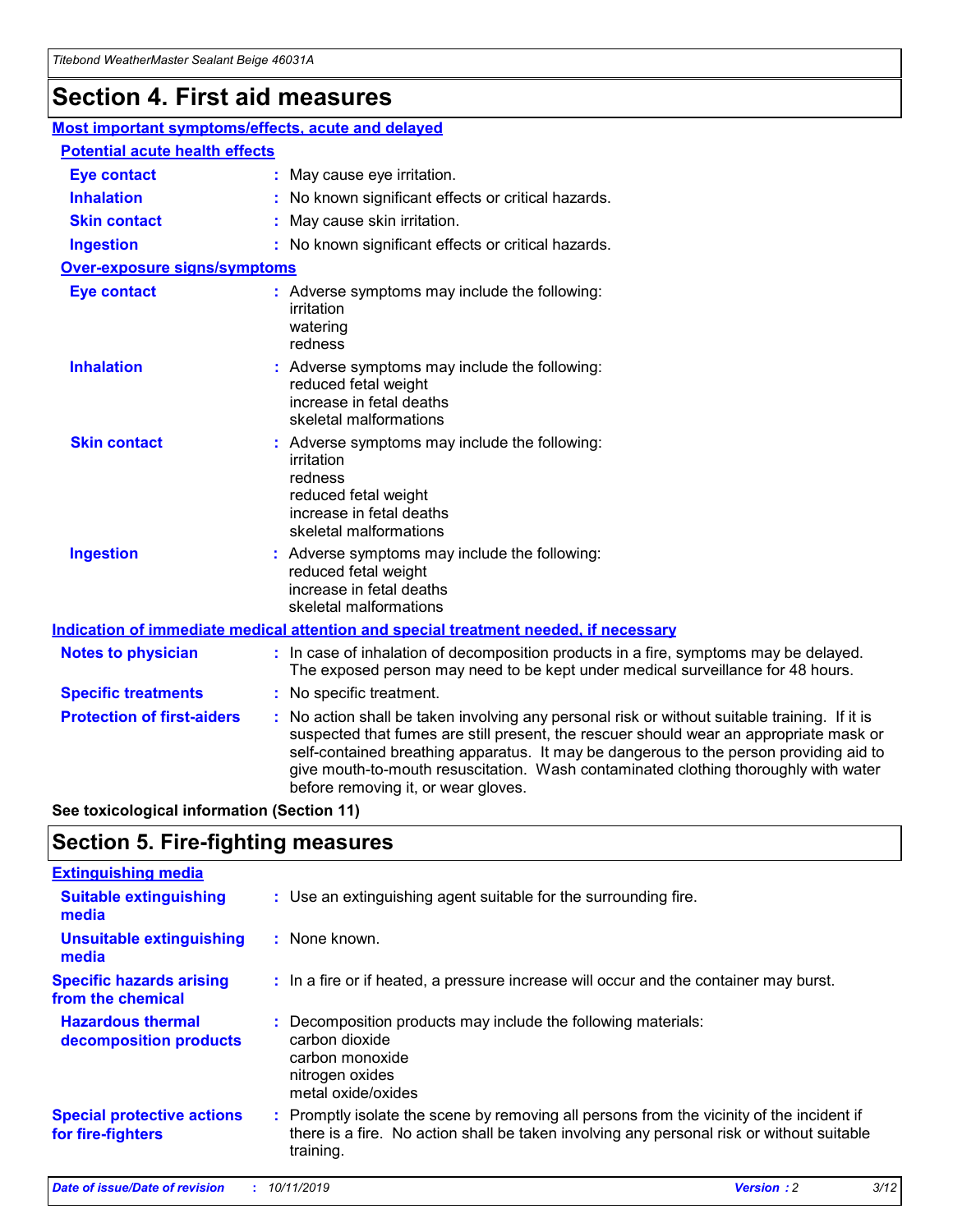### **Section 5. Fire-fighting measures**

**Special protective equipment for fire-fighters** Fire-fighters should wear appropriate protective equipment and self-contained breathing **:** apparatus (SCBA) with a full face-piece operated in positive pressure mode.

### **Section 6. Accidental release measures**

#### **Personal precautions, protective equipment and emergency procedures**

| For non-emergency<br>personnel                               | : No action shall be taken involving any personal risk or without suitable training.<br>Evacuate surrounding areas. Keep unnecessary and unprotected personnel from<br>entering. Do not touch or walk through spilled material. Avoid breathing vapor or mist.<br>Provide adequate ventilation. Wear appropriate respirator when ventilation is<br>inadequate. Put on appropriate personal protective equipment.                                                                                                                                                                                                                                                                                             |
|--------------------------------------------------------------|--------------------------------------------------------------------------------------------------------------------------------------------------------------------------------------------------------------------------------------------------------------------------------------------------------------------------------------------------------------------------------------------------------------------------------------------------------------------------------------------------------------------------------------------------------------------------------------------------------------------------------------------------------------------------------------------------------------|
|                                                              | For emergency responders : If specialized clothing is required to deal with the spillage, take note of any information in<br>Section 8 on suitable and unsuitable materials. See also the information in "For non-<br>emergency personnel".                                                                                                                                                                                                                                                                                                                                                                                                                                                                  |
| <b>Environmental precautions</b>                             | : Avoid dispersal of spilled material and runoff and contact with soil, waterways, drains<br>and sewers. Inform the relevant authorities if the product has caused environmental<br>pollution (sewers, waterways, soil or air).                                                                                                                                                                                                                                                                                                                                                                                                                                                                              |
| <b>Methods and materials for containment and cleaning up</b> |                                                                                                                                                                                                                                                                                                                                                                                                                                                                                                                                                                                                                                                                                                              |
| <b>Small spill</b>                                           | : Stop leak if without risk. Move containers from spill area. Dilute with water and mop up<br>if water-soluble. Alternatively, or if water-insoluble, absorb with an inert dry material and<br>place in an appropriate waste disposal container. Dispose of via a licensed waste<br>disposal contractor.                                                                                                                                                                                                                                                                                                                                                                                                     |
| <b>Large spill</b>                                           | : Stop leak if without risk. Move containers from spill area. Approach release from<br>upwind. Prevent entry into sewers, water courses, basements or confined areas. Wash<br>spillages into an effluent treatment plant or proceed as follows. Contain and collect<br>spillage with non-combustible, absorbent material e.g. sand, earth, vermiculite or<br>diatomaceous earth and place in container for disposal according to local regulations<br>(see Section 13). Dispose of via a licensed waste disposal contractor. Contaminated<br>absorbent material may pose the same hazard as the spilled product. Note: see<br>Section 1 for emergency contact information and Section 13 for waste disposal. |

### **Section 7. Handling and storage**

| <b>Precautions for safe handling</b>                                             |                                                                                                                                                                                                                                                                                                                                                                                                                                                                                                                                                                                                                                                                                                                                                                                                                                                  |
|----------------------------------------------------------------------------------|--------------------------------------------------------------------------------------------------------------------------------------------------------------------------------------------------------------------------------------------------------------------------------------------------------------------------------------------------------------------------------------------------------------------------------------------------------------------------------------------------------------------------------------------------------------------------------------------------------------------------------------------------------------------------------------------------------------------------------------------------------------------------------------------------------------------------------------------------|
| <b>Protective measures</b>                                                       | : Put on appropriate personal protective equipment (see Section 8). Persons with a<br>history of skin sensitization problems should not be employed in any process in which<br>this product is used. Avoid exposure - obtain special instructions before use. Avoid<br>exposure during pregnancy. Do not handle until all safety precautions have been read<br>and understood. Do not get in eyes or on skin or clothing. Do not ingest. Avoid<br>breathing vapor or mist. If during normal use the material presents a respiratory hazard,<br>use only with adequate ventilation or wear appropriate respirator. Keep in the original<br>container or an approved alternative made from a compatible material, kept tightly<br>closed when not in use. Empty containers retain product residue and can be hazardous.<br>Do not reuse container. |
| <b>Advice on general</b><br>occupational hygiene                                 | : Eating, drinking and smoking should be prohibited in areas where this material is<br>handled, stored and processed. Workers should wash hands and face before eating,<br>drinking and smoking. Remove contaminated clothing and protective equipment before<br>entering eating areas. See also Section 8 for additional information on hygiene<br>measures.                                                                                                                                                                                                                                                                                                                                                                                                                                                                                    |
| <b>Conditions for safe storage,</b><br>including any<br><b>incompatibilities</b> | Store between the following temperatures: 0 to $120^{\circ}$ C (32 to $248^{\circ}$ F). Store in<br>accordance with local regulations. Store in original container protected from direct<br>sunlight in a dry, cool and well-ventilated area, away from incompatible materials (see<br>Section 10) and food and drink. Store locked up. Keep container tightly closed and<br>sealed until ready for use. Containers that have been opened must be carefully<br>resealed and kept upright to prevent leakage. Do not store in unlabeled containers.<br>Use appropriate containment to avoid environmental contamination. See Section 10 for<br>incompatible materials before handling or use.                                                                                                                                                     |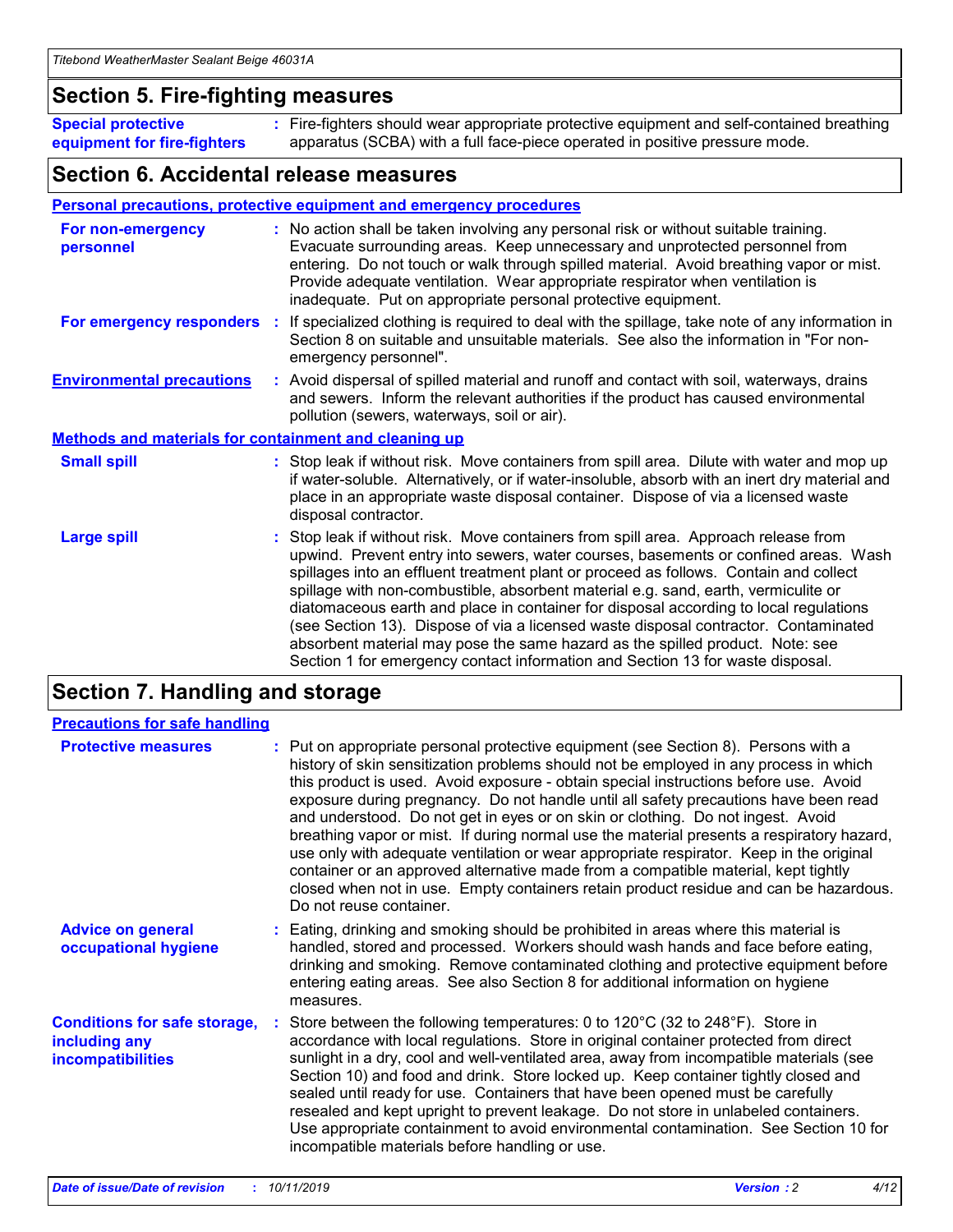## **Section 8. Exposure controls/personal protection**

#### **Control parameters**

#### **Occupational exposure limits**

| <b>Ingredient name</b>                               |    |                                          | <b>Exposure limits</b>                                                                                                                                                                                                                                                                                                                                                                                                                                                                                                                                                                                                 |
|------------------------------------------------------|----|------------------------------------------|------------------------------------------------------------------------------------------------------------------------------------------------------------------------------------------------------------------------------------------------------------------------------------------------------------------------------------------------------------------------------------------------------------------------------------------------------------------------------------------------------------------------------------------------------------------------------------------------------------------------|
| 3-aminopropyltriethoxysilane<br>Dibutyltin dilaurate |    |                                          | None.<br>ACGIH TLV (United States, 3/2019). Absorbed through skin.<br>Notes: as Sn<br>TWA: 0.1 mg/m <sup>3</sup> , (as Sn) 8 hours.<br>STEL: 0.2 mg/m <sup>3</sup> , (as Sn) 15 minutes.<br>NIOSH REL (United States, 10/2016). Absorbed through skin.<br>Notes: as Sn<br>TWA: 0.1 mg/m <sup>3</sup> , (as Sn) 10 hours.<br>OSHA PEL (United States, 5/2018). Notes: as Sn<br>TWA: $0.1 \text{ mg/m}^3$ , (as Sn) 8 hours.<br>OSHA PEL 1989 (United States, 3/1989). Absorbed through skin.<br>Notes: measured as Sn<br>TWA: 0.1 mg/m <sup>3</sup> , (measured as Sn) 8 hours. Form: Organic                           |
| <b>Appropriate engineering</b><br>controls           |    |                                          | : If user operations generate dust, fumes, gas, vapor or mist, use process enclosures,<br>local exhaust ventilation or other engineering controls to keep worker exposure to<br>airborne contaminants below any recommended or statutory limits.                                                                                                                                                                                                                                                                                                                                                                       |
| <b>Environmental exposure</b><br><b>controls</b>     |    |                                          | Emissions from ventilation or work process equipment should be checked to ensure<br>they comply with the requirements of environmental protection legislation. In some<br>cases, fume scrubbers, filters or engineering modifications to the process equipment<br>will be necessary to reduce emissions to acceptable levels.                                                                                                                                                                                                                                                                                          |
| <b>Individual protection measures</b>                |    |                                          |                                                                                                                                                                                                                                                                                                                                                                                                                                                                                                                                                                                                                        |
| <b>Hygiene measures</b>                              |    |                                          | : Wash hands, forearms and face thoroughly after handling chemical products, before<br>eating, smoking and using the lavatory and at the end of the working period.<br>Appropriate techniques should be used to remove potentially contaminated clothing.<br>Contaminated work clothing should not be allowed out of the workplace. Wash<br>contaminated clothing before reusing. Ensure that eyewash stations and safety<br>showers are close to the workstation location.                                                                                                                                            |
| <b>Eye/face protection</b>                           |    |                                          | : Safety eyewear complying with an approved standard should be used when a risk<br>assessment indicates this is necessary to avoid exposure to liquid splashes, mists,<br>gases or dusts. If contact is possible, the following protection should be worn, unless<br>the assessment indicates a higher degree of protection: chemical splash goggles.                                                                                                                                                                                                                                                                  |
| <b>Skin protection</b>                               |    |                                          |                                                                                                                                                                                                                                                                                                                                                                                                                                                                                                                                                                                                                        |
| <b>Hand protection</b>                               |    |                                          | : Chemical-resistant, impervious gloves complying with an approved standard should be<br>worn at all times when handling chemical products if a risk assessment indicates this is<br>necessary. Considering the parameters specified by the glove manufacturer, check<br>during use that the gloves are still retaining their protective properties. It should be<br>noted that the time to breakthrough for any glove material may be different for different<br>glove manufacturers. In the case of mixtures, consisting of several substances, the<br>protection time of the gloves cannot be accurately estimated. |
| <b>Body protection</b>                               |    | handling this product.                   | Personal protective equipment for the body should be selected based on the task being<br>performed and the risks involved and should be approved by a specialist before                                                                                                                                                                                                                                                                                                                                                                                                                                                |
| <b>Other skin protection</b>                         |    | specialist before handling this product. | : Appropriate footwear and any additional skin protection measures should be selected<br>based on the task being performed and the risks involved and should be approved by a                                                                                                                                                                                                                                                                                                                                                                                                                                          |
| <b>Respiratory protection</b>                        | ÷. | aspects of use.                          | Based on the hazard and potential for exposure, select a respirator that meets the<br>appropriate standard or certification. Respirators must be used according to a<br>respiratory protection program to ensure proper fitting, training, and other important                                                                                                                                                                                                                                                                                                                                                         |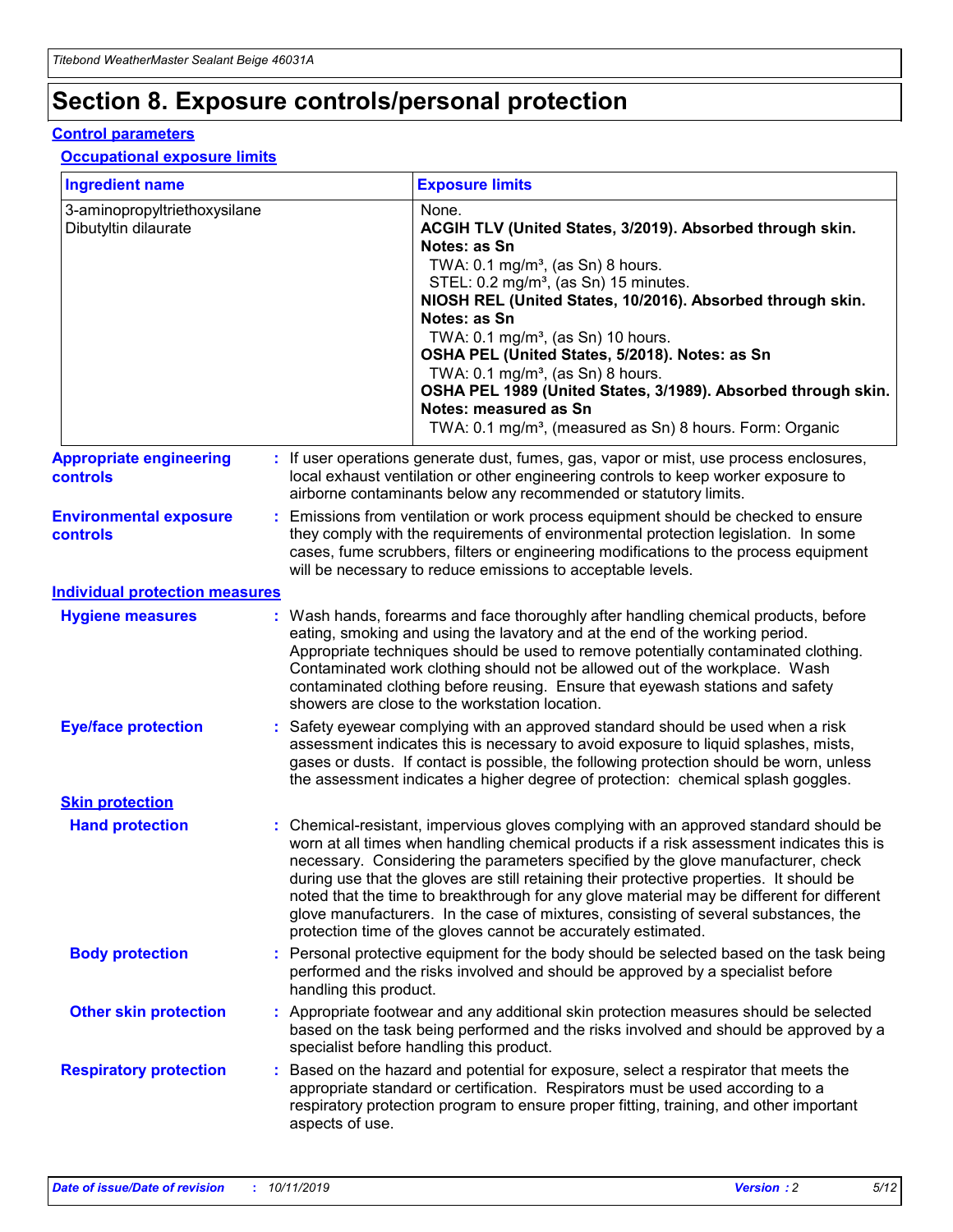### **Section 9. Physical and chemical properties**

#### **Appearance**

| <b>Physical state</b>                             | : Liquid. [Paste.]                                              |
|---------------------------------------------------|-----------------------------------------------------------------|
| Color                                             | Beige.                                                          |
| Odor                                              | None [Slight]                                                   |
| <b>Odor threshold</b>                             | : Not available.                                                |
| рH                                                | : Not applicable.                                               |
| <b>Melting point</b>                              | : Not available.                                                |
| <b>Boiling point</b>                              | : >100°C (>212°F)                                               |
| <b>Flash point</b>                                | : Closed cup: $>200^{\circ}$ C ( $>392^{\circ}$ F) [Setaflash.] |
| <b>Evaporation rate</b>                           | $:$ <1 (butyl acetate = 1)                                      |
| <b>Flammability (solid, gas)</b>                  | : Not available.                                                |
| Lower and upper explosive<br>(flammable) limits   | : Not available.                                                |
| <b>VOC (less water, less</b><br>exempt solvents)  | : 0 g/l                                                         |
| <b>Volatility</b>                                 | $: 0\%$ (w/w)                                                   |
| <b>Vapor density</b>                              | : Not available.                                                |
| <b>Relative density</b>                           | : 1.4329                                                        |
| <b>Solubility</b>                                 | Insoluble in the following materials: cold water and hot water. |
| <b>Solubility in water</b>                        | : Not available.                                                |
| <b>Partition coefficient: n-</b><br>octanol/water | $:$ Not available.                                              |
| <b>Auto-ignition temperature</b>                  | : Not available.                                                |
|                                                   |                                                                 |
| <b>Decomposition temperature</b>                  | : Not available.                                                |

### **Section 10. Stability and reactivity**

| <b>Reactivity</b>                            |    | : No specific test data related to reactivity available for this product or its ingredients.            |
|----------------------------------------------|----|---------------------------------------------------------------------------------------------------------|
| <b>Chemical stability</b>                    |    | : The product is stable.                                                                                |
| <b>Possibility of hazardous</b><br>reactions |    | : Under normal conditions of storage and use, hazardous reactions will not occur.                       |
| <b>Conditions to avoid</b>                   |    | : No specific data.                                                                                     |
| <b>Incompatible materials</b>                | ٠. | No specific data.                                                                                       |
| <b>Hazardous decomposition</b><br>products   | ÷. | Under normal conditions of storage and use, hazardous decomposition products should<br>not be produced. |

### **Section 11. Toxicological information**

### **Information on toxicological effects**

#### **Acute toxicity**

| <b>Product/ingredient name</b> | <b>Result</b>           | <b>Species</b> | <b>Dose</b>                | <b>Exposure</b> |
|--------------------------------|-------------------------|----------------|----------------------------|-----------------|
| 3-aminopropyltriethoxysilane   | <b>ILD50 Dermal</b>     | Rabbit         | 4.29 g/kg                  |                 |
| Dibutyltin dilaurate           | ILD50 Oral<br>LD50 Oral | Rat<br>Rat     | $1.57$ g/kg<br>175 $mg/kg$ |                 |
|                                |                         |                |                            |                 |

**Irritation/Corrosion**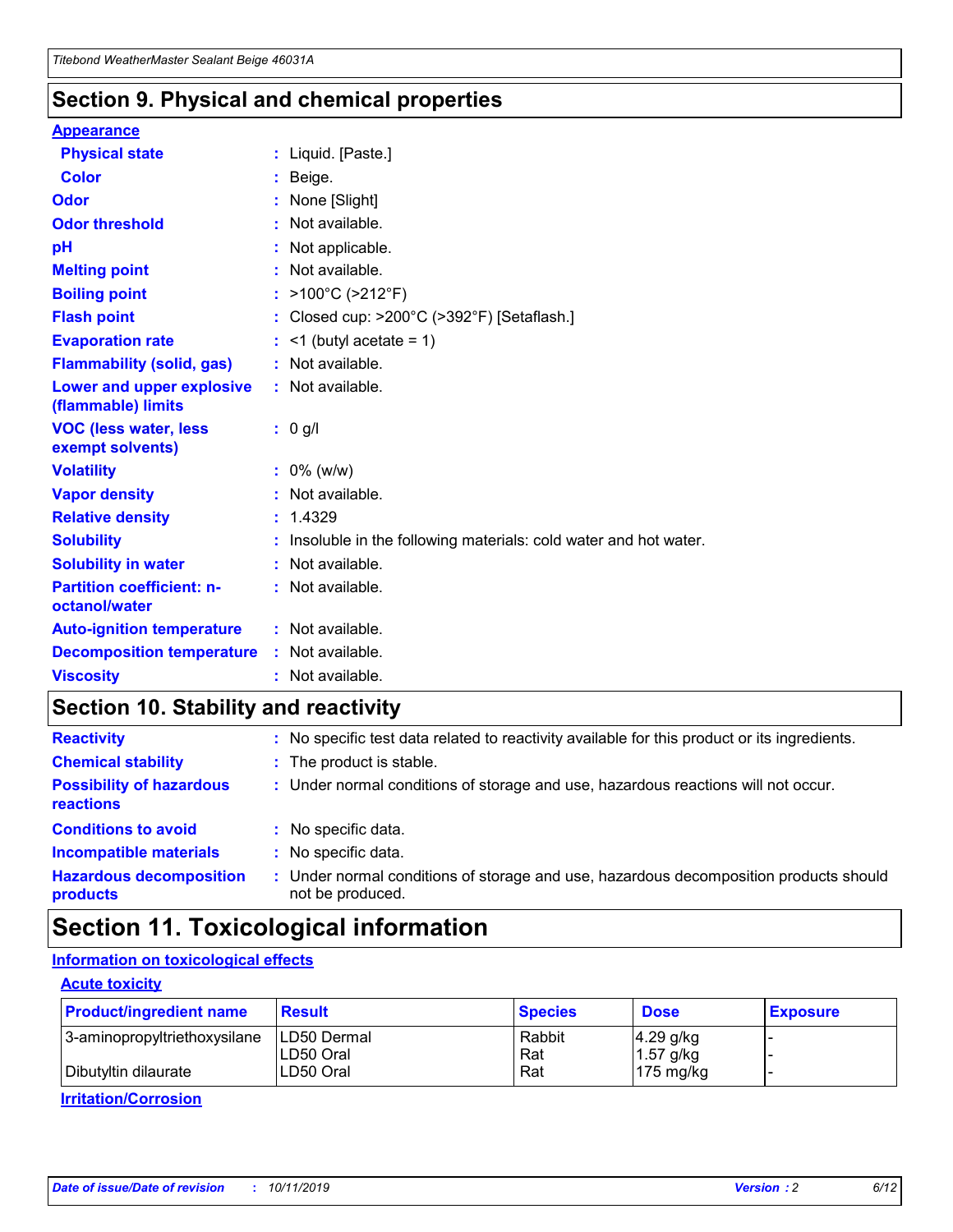## **Section 11. Toxicological information**

| <b>Product/ingredient name</b> | <b>Result</b>            | <b>Species</b> | <b>Score</b> | <b>Exposure</b>           | <b>Observation</b> |
|--------------------------------|--------------------------|----------------|--------------|---------------------------|--------------------|
| 3-aminopropyltriethoxysilane   | Eyes - Mild irritant     | Rabbit         |              | $100$ mg                  |                    |
|                                | Eyes - Severe irritant   | Rabbit         |              | 24 hours 750              |                    |
|                                |                          |                |              | ug                        |                    |
|                                | Skin - Severe irritant   | Rabbit         |              | 24 hours 5                | -                  |
| Dibutyltin dilaurate           | Eyes - Moderate irritant | Rabbit         |              | mg<br><b>24 hours 100</b> |                    |
|                                |                          |                |              | mg                        |                    |
|                                | Skin - Severe irritant   | Rabbit         |              | 500 mg                    | -                  |

#### **Sensitization**

Not available.

#### **Mutagenicity**

Not available.

#### **Carcinogenicity**

Not available.

#### **Reproductive toxicity**

Not available.

#### **Teratogenicity**

Not available.

#### **Specific target organ toxicity (single exposure)**

Not available.

#### **Specific target organ toxicity (repeated exposure)**

| <b>Name</b>                                                                  |                                                                            | <b>Category</b>                                     | <b>Route of</b><br>exposure | <b>Target organs</b> |
|------------------------------------------------------------------------------|----------------------------------------------------------------------------|-----------------------------------------------------|-----------------------------|----------------------|
| Dibutyltin dilaurate                                                         |                                                                            | Category 1                                          | -                           | respiratory system   |
| <b>Aspiration hazard</b><br>Not available.                                   |                                                                            |                                                     |                             |                      |
| <b>Information on the likely</b><br>routes of exposure                       | : Not available.                                                           |                                                     |                             |                      |
| <b>Potential acute health effects</b>                                        |                                                                            |                                                     |                             |                      |
| <b>Eye contact</b>                                                           | : May cause eye irritation.                                                |                                                     |                             |                      |
| <b>Inhalation</b>                                                            |                                                                            | : No known significant effects or critical hazards. |                             |                      |
| <b>Skin contact</b>                                                          | : May cause skin irritation.                                               |                                                     |                             |                      |
| <b>Ingestion</b>                                                             |                                                                            | : No known significant effects or critical hazards. |                             |                      |
| Symptoms related to the physical, chemical and toxicological characteristics |                                                                            |                                                     |                             |                      |
| <b>Eye contact</b>                                                           | irritation<br>watering<br>redness                                          | : Adverse symptoms may include the following:       |                             |                      |
| <b>Inhalation</b>                                                            | reduced fetal weight<br>increase in fetal deaths<br>skeletal malformations | : Adverse symptoms may include the following:       |                             |                      |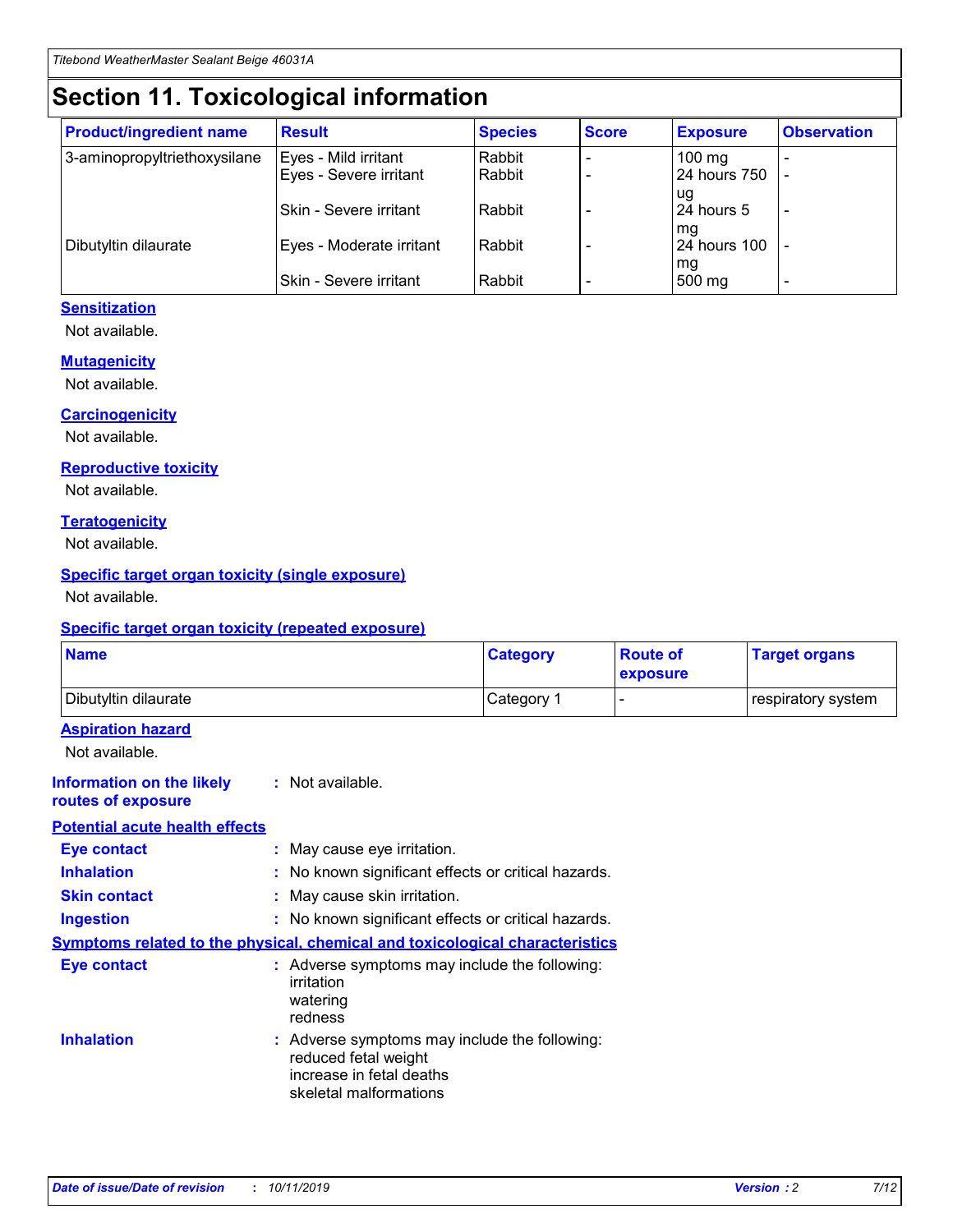## **Section 11. Toxicological information**

| <b>Skin contact</b>                     | : Adverse symptoms may include the following:                                                            |
|-----------------------------------------|----------------------------------------------------------------------------------------------------------|
|                                         | irritation                                                                                               |
|                                         | redness                                                                                                  |
|                                         | reduced fetal weight                                                                                     |
|                                         | increase in fetal deaths                                                                                 |
|                                         | skeletal malformations                                                                                   |
| <b>Ingestion</b>                        | : Adverse symptoms may include the following:                                                            |
|                                         | reduced fetal weight                                                                                     |
|                                         | increase in fetal deaths                                                                                 |
|                                         | skeletal malformations                                                                                   |
|                                         | Delayed and immediate effects and also chronic effects from short and long term exposure                 |
| <b>Short term exposure</b>              |                                                                                                          |
| <b>Potential immediate</b>              | : Not available.                                                                                         |
| effects                                 |                                                                                                          |
| <b>Potential delayed effects</b>        | : Not available.                                                                                         |
| Long term exposure                      |                                                                                                          |
| <b>Potential immediate</b>              | : Not available.                                                                                         |
| effects                                 |                                                                                                          |
| <b>Potential delayed effects</b>        | : Not available.                                                                                         |
| <b>Potential chronic health effects</b> |                                                                                                          |
| Not available.                          |                                                                                                          |
| <b>General</b>                          | : Once sensitized, a severe allergic reaction may occur when subsequently exposed to<br>very low levels. |
| <b>Carcinogenicity</b>                  | : No known significant effects or critical hazards.                                                      |
| <b>Mutagenicity</b>                     | No known significant effects or critical hazards.                                                        |
| <b>Teratogenicity</b>                   | May damage the unborn child.                                                                             |
| <b>Developmental effects</b>            | No known significant effects or critical hazards.                                                        |
| <b>Fertility effects</b>                | : May damage fertility.                                                                                  |
| <b>Numerical measures of toxicity</b>   |                                                                                                          |
| <b>Acute toxicity estimates</b>         |                                                                                                          |
|                                         |                                                                                                          |

Not available.

## **Section 12. Ecological information**

#### **Toxicity**

| <b>Product/ingredient name</b> | <b>Result</b>                     | <b>Species</b>                              | <b>Exposure</b> |
|--------------------------------|-----------------------------------|---------------------------------------------|-----------------|
| Dibutyltin dilaurate           | Chronic EC10 > 2 mg/l Fresh water | Algae - Scenedesmus<br><b>I</b> subspicatus | l 96 hours      |

### **Persistence and degradability**

| <b>Product/ingredient name</b> | <b>Test</b>                                                                    | <b>Result</b>  |                   | <b>Dose</b> | <b>Inoculum</b>         |
|--------------------------------|--------------------------------------------------------------------------------|----------------|-------------------|-------------|-------------------------|
| Dibutyltin dilaurate           | OECD 301F<br>Ready<br>Biodegradability -<br>Manometric<br>Respirometry<br>Test | 23 % - 28 days |                   |             |                         |
| <b>Product/ingredient name</b> | <b>Aquatic half-life</b>                                                       |                | <b>Photolysis</b> |             | <b>Biodegradability</b> |
| Dibutyltin dilaurate           |                                                                                |                |                   |             | Inherent                |

### **Bioaccumulative potential**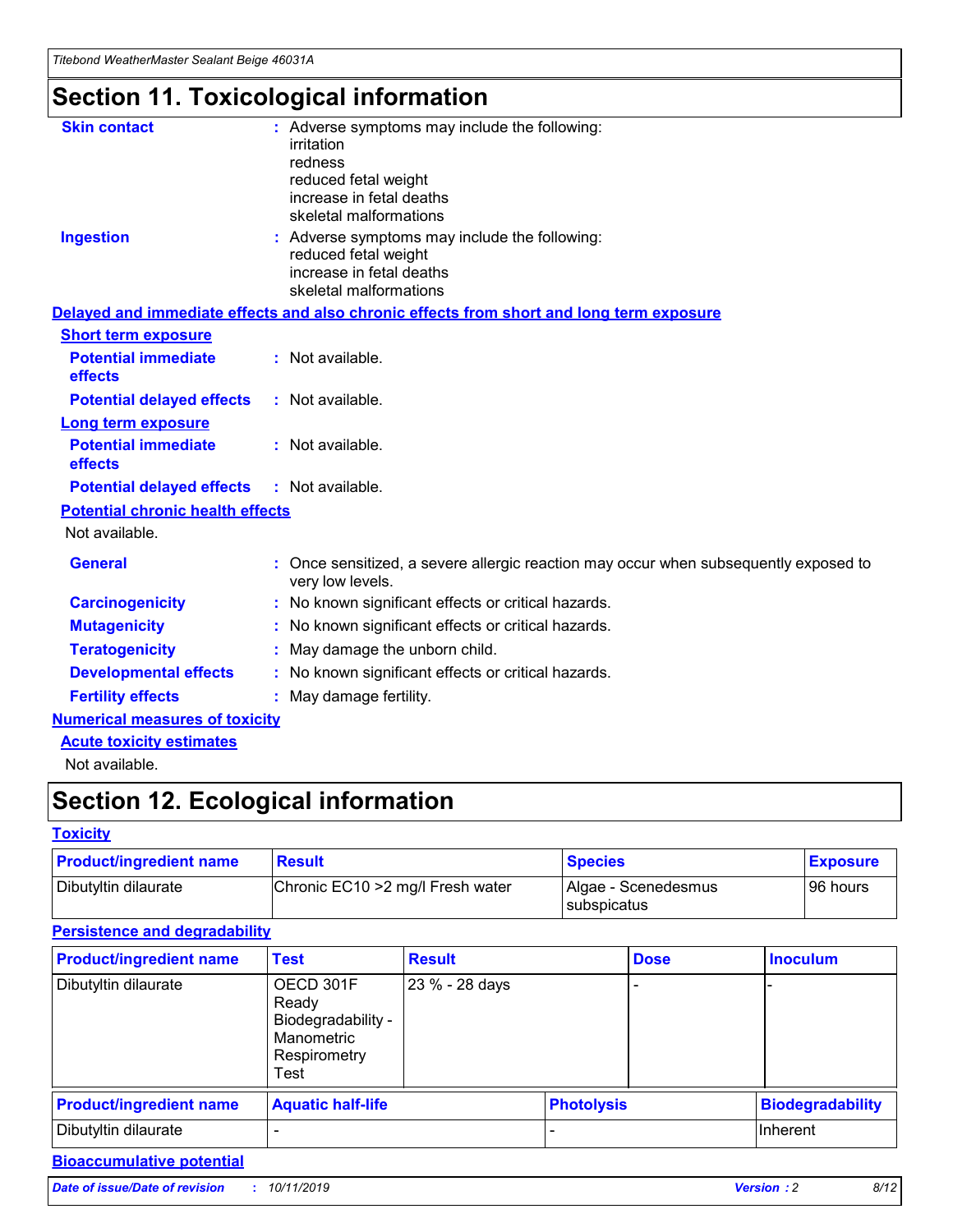## **Section 12. Ecological information**

| <b>Product/ingredient name</b> | $LoaPow$ | <b>BCF</b> | <b>Potential</b> |
|--------------------------------|----------|------------|------------------|
| 3-aminopropyltriethoxysilane   | 1.7      | 3.4        | low              |
| Dibutyltin dilaurate           | 4.44     | 2.91       | low              |

#### **Mobility in soil**

| <i></i>                                                       |                                                     |
|---------------------------------------------------------------|-----------------------------------------------------|
| <b>Soil/water partition</b><br>coefficient (K <sub>oc</sub> ) | : Not available.                                    |
| <b>Other adverse effects</b>                                  | : No known significant effects or critical hazards. |

### **Section 13. Disposal considerations**

**Disposal methods :**

The generation of waste should be avoided or minimized wherever possible. Disposal of this product, solutions and any by-products should at all times comply with the requirements of environmental protection and waste disposal legislation and any regional local authority requirements. Dispose of surplus and non-recyclable products via a licensed waste disposal contractor. Waste should not be disposed of untreated to the sewer unless fully compliant with the requirements of all authorities with jurisdiction. Waste packaging should be recycled. Incineration or landfill should only be considered when recycling is not feasible. This material and its container must be disposed of in a safe way. Care should be taken when handling emptied containers that have not been cleaned or rinsed out. Empty containers or liners may retain some product residues. Avoid dispersal of spilled material and runoff and contact with soil, waterways, drains and sewers.

## **Section 14. Transport information**

|                                      | <b>DOT</b><br><b>Classification</b> | <b>TDG</b><br><b>Classification</b> | <b>Mexico</b><br><b>Classification</b> | <b>ADR/RID</b>           | <b>IMDG</b>              | <b>IATA</b>    |
|--------------------------------------|-------------------------------------|-------------------------------------|----------------------------------------|--------------------------|--------------------------|----------------|
| <b>UN number</b>                     | Not regulated.                      | Not regulated.                      | Not regulated.                         | Not regulated.           | Not regulated.           | Not regulated. |
| <b>UN proper</b><br>shipping name    | $\blacksquare$                      |                                     |                                        |                          |                          |                |
| <b>Transport</b><br>hazard class(es) | $\blacksquare$                      | $\overline{\phantom{a}}$            | $\overline{\phantom{a}}$               | $\overline{\phantom{a}}$ | $\overline{\phantom{a}}$ | $\blacksquare$ |
| <b>Packing group</b>                 | $\overline{\phantom{a}}$            | -                                   | -                                      | -                        |                          | -              |
| <b>Environmental</b><br>hazards      | No.                                 | No.                                 | No.                                    | No.                      | No.                      | No.            |

## **Section 15. Regulatory information**

#### **U.S. Federal regulations**

#### **SARA 302/304**

#### **Composition/information on ingredients**

No products were found.

**SARA 304 RQ :** Not applicable.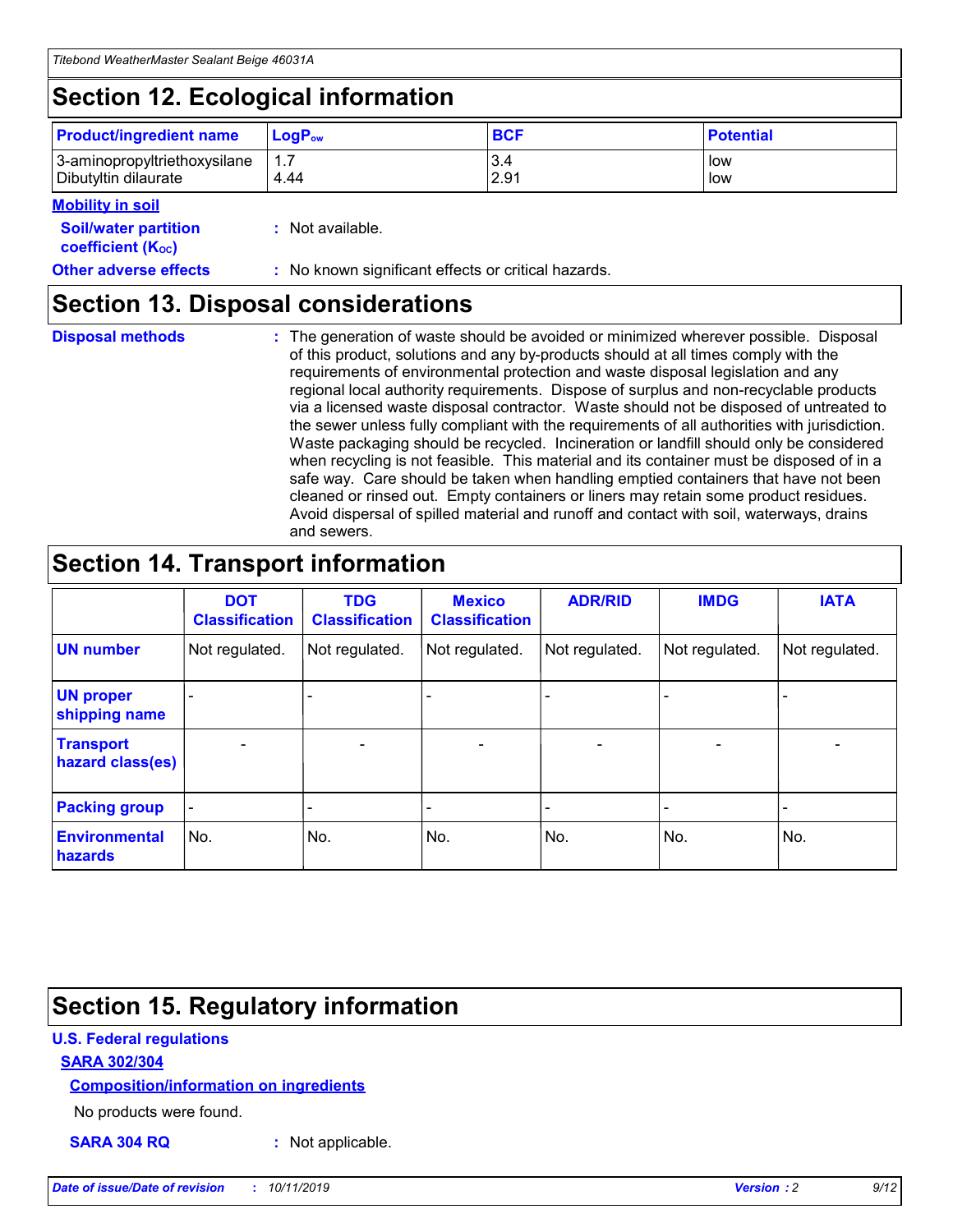## **Section 15. Regulatory information**

#### **SARA 311/312**

**Classification :** EYE IRRITATION - Category 2B SKIN SENSITIZATION - Category 1 TOXIC TO REPRODUCTION (Fertility) - Category 1B TOXIC TO REPRODUCTION (Unborn child) - Category 1B

#### **Composition/information on ingredients**

| <b>Name</b>                  | $\frac{9}{6}$ | <b>Classification</b>                                                                                            |
|------------------------------|---------------|------------------------------------------------------------------------------------------------------------------|
| 3-aminopropyltriethoxysilane | $\leq$ 3      | <b>FLAMMABLE LIQUIDS - Category 4</b><br><b>ACUTE TOXICITY (oral) - Category 4</b>                               |
|                              |               | SKIN IRRITATION - Category 2<br>EYE IRRITATION - Category 2A                                                     |
| Dibutyltin dilaurate         | ≤0.3          | ACUTE TOXICITY (oral) - Category 3<br>SKIN CORROSION - Category 1C                                               |
|                              |               | SERIOUS EYE DAMAGE - Category 1<br>SKIN SENSITIZATION - Category 1<br><b>GERM CELL MUTAGENICITY - Category 2</b> |
|                              |               | TOXIC TO REPRODUCTION (Fertility) - Category 1B<br>TOXIC TO REPRODUCTION (Unborn child) - Category 1B            |
|                              |               | SPECIFIC TARGET ORGAN TOXICITY (REPEATED<br>EXPOSURE) (respiratory system) - Category 1                          |

#### **State regulations**

| <b>Massachusetts</b> | : None of the components are listed. |
|----------------------|--------------------------------------|
| <b>New York</b>      | : None of the components are listed. |
| <b>New Jersey</b>    | : None of the components are listed. |
| <b>Pennsylvania</b>  | : None of the components are listed. |

#### **California Prop. 65**

**A** WARNING: This product can expose you to methanol, which is known to the State of California to cause birth defects or other reproductive harm. For more information go to www.P65Warnings.ca.gov.

| <b>Ingredient name</b> | No significant risk Maximum<br>level | acceptable dosage<br>level |
|------------------------|--------------------------------------|----------------------------|
| methanol               |                                      | Yes.                       |

#### **International regulations**

**Chemical Weapon Convention List Schedules I, II & III Chemicals** Not listed.

#### **Montreal Protocol**

Not listed.

#### **Stockholm Convention on Persistent Organic Pollutants**

Not listed.

### **UNECE Aarhus Protocol on POPs and Heavy Metals**

Not listed.

#### **Inventory list**

### **China :** All components are listed or exempted.

**United States TSCA 8(b) inventory :** All components are active or exempted.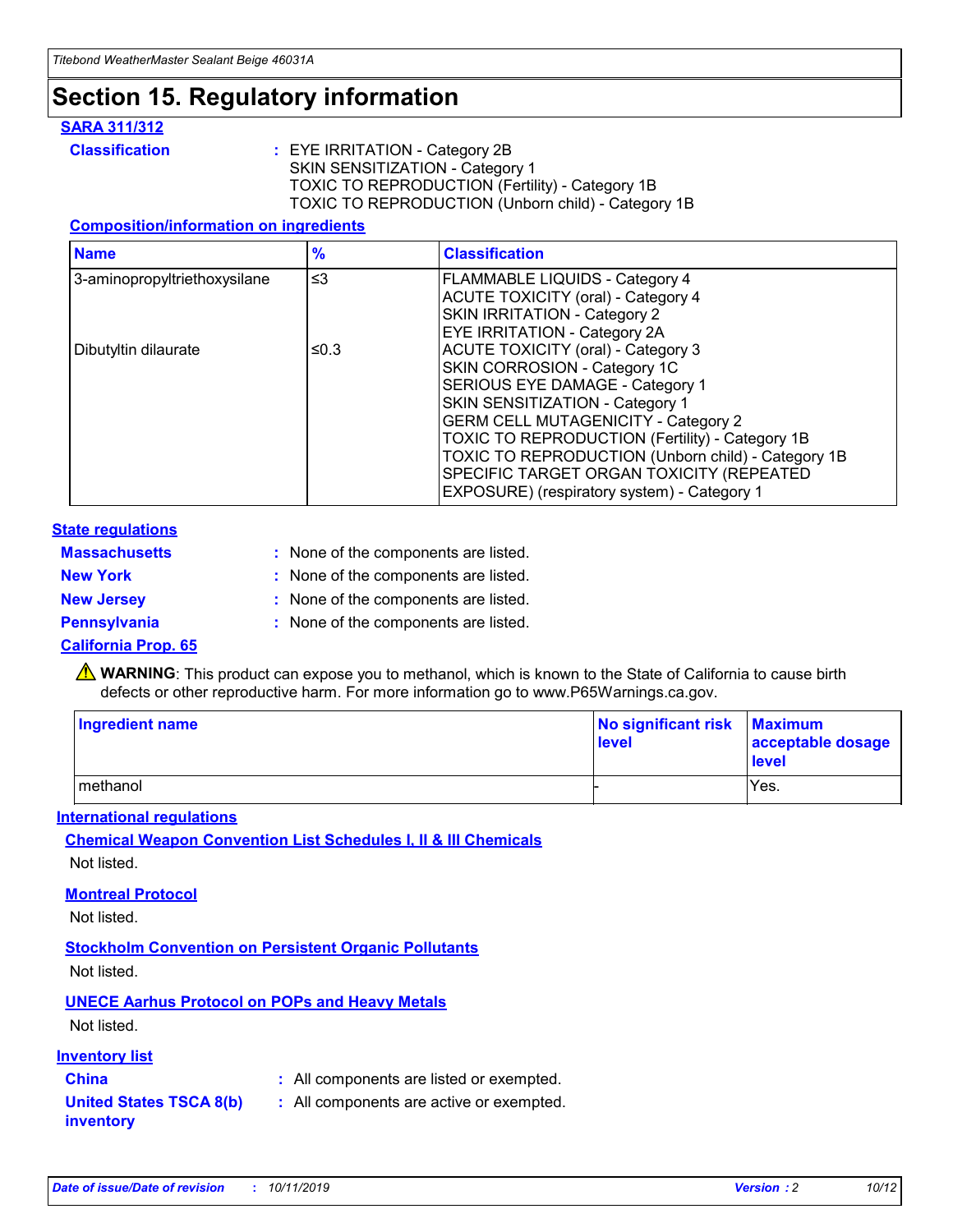## **Section 16. Other information**

**Hazardous Material Information System (U.S.A.)**



**Caution: HMIS® ratings are based on a 0-4 rating scale, with 0 representing minimal hazards or risks, and 4 representing significant hazards or risks. Although HMIS® ratings and the associated label are not required on SDSs or products leaving a facility under 29 CFR 1910.1200, the preparer may choose to provide them. HMIS® ratings are to be used with a fully implemented HMIS® program. HMIS® is a registered trademark and service mark of the American Coatings Association, Inc.**

**The customer is responsible for determining the PPE code for this material. For more information on HMIS® Personal Protective Equipment (PPE) codes, consult the HMIS® Implementation Manual.**

#### **National Fire Protection Association (U.S.A.)**



**Reprinted with permission from NFPA 704-2001, Identification of the Hazards of Materials for Emergency Response Copyright ©1997, National Fire Protection Association, Quincy, MA 02269. This reprinted material is not the complete and official position of the National Fire Protection Association, on the referenced subject which is represented only by the standard in its entirety.**

**Copyright ©2001, National Fire Protection Association, Quincy, MA 02269. This warning system is intended to be interpreted and applied only by properly trained individuals to identify fire, health and reactivity hazards of chemicals. The user is referred to certain limited number of chemicals with recommended classifications in NFPA 49 and NFPA 325, which would be used as a guideline only. Whether the chemicals are classified by NFPA or not, anyone using the 704 systems to classify chemicals does so at their own risk.**

**Procedure used to derive the classification**

| <b>Classification</b>                                                                                                                                                    |                                                                                                                                                  | <b>Justification</b>                                                                                                                                                                                                                                                                                                                                                                                                 |  |
|--------------------------------------------------------------------------------------------------------------------------------------------------------------------------|--------------------------------------------------------------------------------------------------------------------------------------------------|----------------------------------------------------------------------------------------------------------------------------------------------------------------------------------------------------------------------------------------------------------------------------------------------------------------------------------------------------------------------------------------------------------------------|--|
| EYE IRRITATION - Category 2B<br>SKIN SENSITIZATION - Category 1<br>TOXIC TO REPRODUCTION (Fertility) - Category 1B<br>TOXIC TO REPRODUCTION (Unborn child) - Category 1B |                                                                                                                                                  | Expert judgment<br>Expert judgment<br>Expert judgment<br>Expert judgment                                                                                                                                                                                                                                                                                                                                             |  |
| <b>History</b>                                                                                                                                                           |                                                                                                                                                  |                                                                                                                                                                                                                                                                                                                                                                                                                      |  |
| Date of printing                                                                                                                                                         | : 4/22/2022                                                                                                                                      |                                                                                                                                                                                                                                                                                                                                                                                                                      |  |
| Date of issue/Date of<br>revision                                                                                                                                        | : 10/11/2019                                                                                                                                     |                                                                                                                                                                                                                                                                                                                                                                                                                      |  |
| Date of previous issue                                                                                                                                                   | : 10/16/2020                                                                                                                                     |                                                                                                                                                                                                                                                                                                                                                                                                                      |  |
| <b>Version</b>                                                                                                                                                           | $\therefore$ 2                                                                                                                                   |                                                                                                                                                                                                                                                                                                                                                                                                                      |  |
| <b>Key to abbreviations</b>                                                                                                                                              | $\therefore$ ATE = Acute Toxicity Estimate<br><b>BCF</b> = Bioconcentration Factor<br>IBC = Intermediate Bulk Container<br>$UN = United Nations$ | GHS = Globally Harmonized System of Classification and Labelling of Chemicals<br>IATA = International Air Transport Association<br><b>IMDG = International Maritime Dangerous Goods</b><br>LogPow = logarithm of the octanol/water partition coefficient<br>MARPOL = International Convention for the Prevention of Pollution From Ships, 1973<br>as modified by the Protocol of 1978. ("Marpol" = marine pollution) |  |